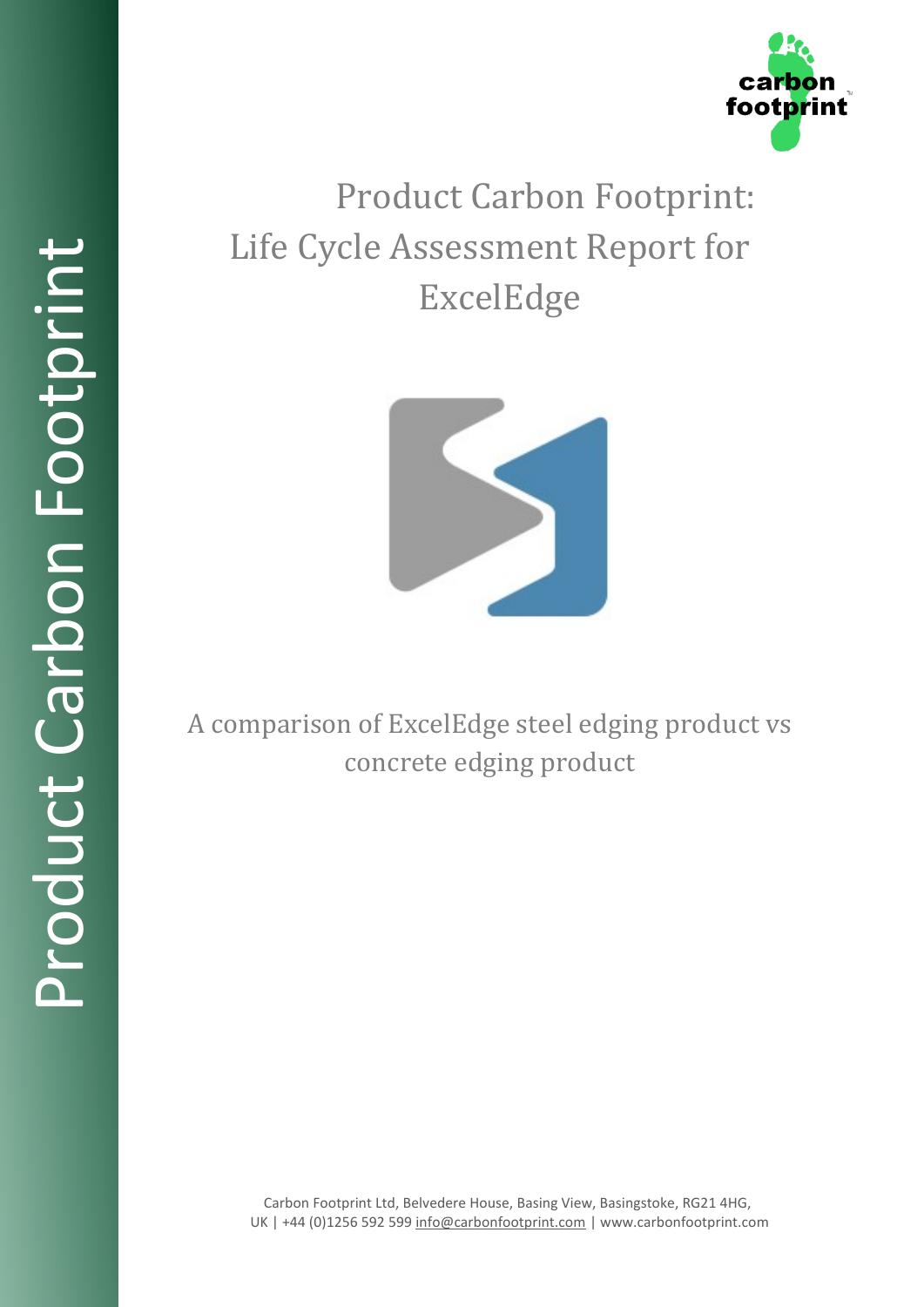

### <span id="page-1-0"></span>Executive Summary

This executive summary provides an overview analysis of the greenhouse gas emissions associated with ExcelEdge Ltd.'s (ExcelEdge) steel Bison edging product(s) and comparison with the concrete edging alternative product. The assessment includes the full cradle-to-grave lifecycle of the products; from the embodied raw materials, and transportation of these materials; the manufacture and distribution of the finished product; as well as the disposal.

All ExcelEdge's edging products are made from 2mm galvanised steel sheets, with three product size classifications of 75mm, 100mm, and 150mm Bison edging respectively. For the purposes of assessment and comparison, a standard per product length of 2400mm (2.4 meters) steel edging has been applied.

The 2mm galvanised steel sheets are used to produce the edging surface itself, with the steel transported from a supplier located in Hastings, UK, to the company's manufacturing site in Battle, UK. Here, the edging products are manufactured through use of a two-stage process, with each steel sheet cut via a laser cutter and then folded into shape using a press brake. From here the product is dispatched to the company's warehouse in Eastbourne, before being transported to different distributors sites, located across the UK. Disposal has been modelled on the product's potential for recycling (up to 85%) at the end of life (with the remaining 15% going to landfill). ExcelEdge's products also require the use of steel spiral spikes, to secure the edging in place. The spikes are produced and manufactured in China, before being shipped to the company's warehouse in Eastbourne. The disposal route for these spikes has been modelled as the same as that of the steel edging product.

The concrete edging products were modelled for comparison. These were modelled based on 75mm, 100mm, and 150mm edging, at a standard per product length of 2.4 meters, with the edging material and haunching reinforcement both consisting of concrete. These concrete products require use of substantially more material, with a higher total weight for both the edging product itself and the concrete haunching required to secure the edging in place. The concrete was estimated to have been sourced from within 20 miles of the building site, based on the UK average construction-sector distance for sourcing this material. Disposal route for the concrete edging was modelled as landfill.

Total cradle-to-grave product carbon emissions for each of ExcelEdge's Bison steel edging products are shown in the following table and chart; split by lifecycle stage: The majority of emissions are associated with the raw embodied emissions of the materials, across all three of the products.

| <b>Process</b>                              | <b>Bison Steel Edging Emissions</b><br>(kgCO <sub>2</sub> e) |                        |                        |
|---------------------------------------------|--------------------------------------------------------------|------------------------|------------------------|
|                                             | 75 <sub>mm</sub><br>edging                                   | <b>100mm</b><br>edging | <b>150mm</b><br>edging |
| Raw materials - embodied                    | 19.78                                                        | 24.68                  | 32.89                  |
| Raw materials transport                     | 0.34                                                         | 0.40                   | 0.48                   |
| Manufacturing                               | 1.47                                                         | 1.47                   | 1.47                   |
| Production distribution                     | 0.19                                                         | 0.24                   | 0.31                   |
| Disposal                                    | 0.01                                                         | 0.01                   | 0.02                   |
| Total emissions (per 2.4m length of edging) | 21.80                                                        | 26.79                  | 35.18                  |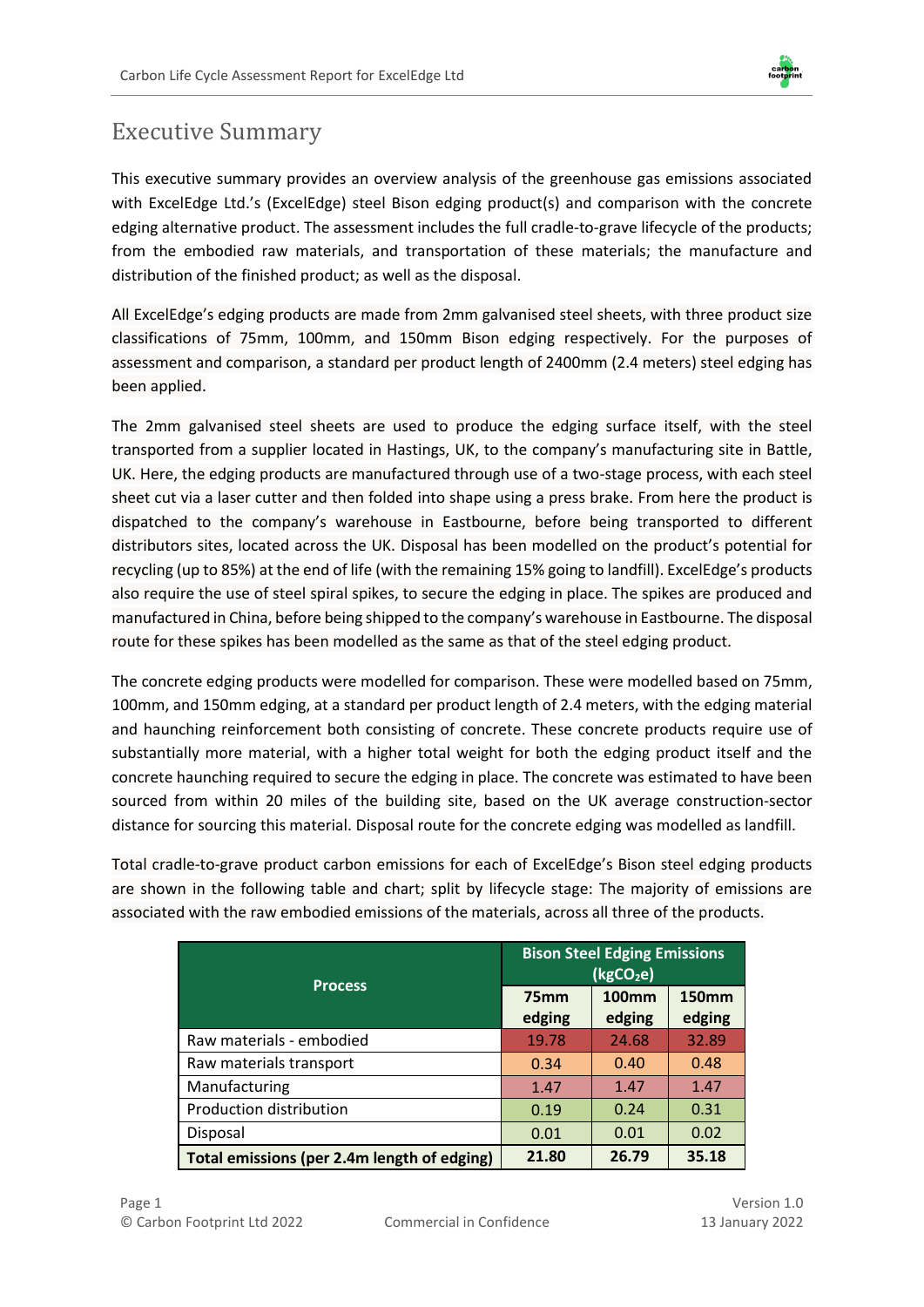

The breakdown of life cycle carbon emissions for the ExcelEdge's steel edging products and the concrete edging comparison products are shown in the following tables:

|                          | <b>Emissions (kgCO<sub>2</sub>e)</b>       |                          | Percentage           |  |
|--------------------------|--------------------------------------------|--------------------------|----------------------|--|
| <b>Process</b>           | <b>Concrete Edging</b><br>75 <sub>mm</sub> | <b>ExcelEdge</b><br>75mm | <b>Reduction (%)</b> |  |
| Raw materials - embodied | 22.28                                      | 19.78                    | 13%                  |  |
| Raw materials transport  | 0.36                                       | 0.34                     | 6%                   |  |
| Manufacturing            |                                            | 1.47                     |                      |  |
| Production distribution  | 2.01                                       | 0.19                     | 91%                  |  |
| Disposal                 | 0.11                                       | 0.01                     | 91%                  |  |
| <b>Total</b>             | 24.76                                      | 21.80                    | 11%                  |  |

|                          | <b>Emissions (kgCO<sub>2</sub>e)</b>   |                                  | Percentage           |  |
|--------------------------|----------------------------------------|----------------------------------|----------------------|--|
| <b>Process</b>           | <b>Concrete Edging</b><br><b>100mm</b> | <b>ExcelEdge</b><br><b>100mm</b> | <b>Reduction (%)</b> |  |
| Raw materials - embodied | 28.63                                  | 24.68                            | 16%                  |  |
| Raw materials transport  | 0.45                                   | 0.40                             | 13%                  |  |
| Manufacturing            |                                        | 1.47                             |                      |  |
| Production distribution  | 2.48                                   | 0.24                             | 90%                  |  |
| Disposal                 | 0.14                                   | 0.01                             | 93%                  |  |
| Total                    | 31.70                                  | 26.79                            | 15%                  |  |

|                          | <b>Emissions (kgCO<sub>2</sub>e)</b>   |                                  | Percentage           |  |
|--------------------------|----------------------------------------|----------------------------------|----------------------|--|
| <b>Process</b>           | <b>Concrete Edging</b><br><b>150mm</b> | <b>ExcelEdge</b><br><b>150mm</b> | <b>Reduction (%)</b> |  |
| Raw materials - embodied | 41.53                                  | 32.89                            | 26%                  |  |
| Raw materials transport  | 0.62                                   | 0.48                             | 29%                  |  |
| Manufacturing            |                                        | 1.47                             |                      |  |
| Production distribution  | 3.47                                   | 0.31                             | 91%                  |  |
| Disposal                 | 0.19                                   | 0.02                             | 89%                  |  |
| Total                    | 45.82                                  | 35.18                            | 23%                  |  |

|                          | <b>Emissions (kgCO<sub>2</sub>e)</b>   |                          | Percentage           |  |
|--------------------------|----------------------------------------|--------------------------|----------------------|--|
| <b>Process</b>           | <b>Concrete Edging</b><br><b>150mm</b> | <b>ExcelEdge</b><br>75mm | <b>Reduction (%)</b> |  |
| Raw materials - embodied | 41.53                                  | 19.78                    | 52%                  |  |
| Raw materials transport  | 0.62                                   | 0.34                     | 45%                  |  |
| Manufacturing            |                                        | 1.47                     |                      |  |
| Production distribution  | 3.47                                   | 0.19                     | 95%                  |  |
| Disposal                 | 0.19                                   | 0.01                     | 95%                  |  |
| <b>Total</b>             | 45.82                                  | 21.80                    | 52%                  |  |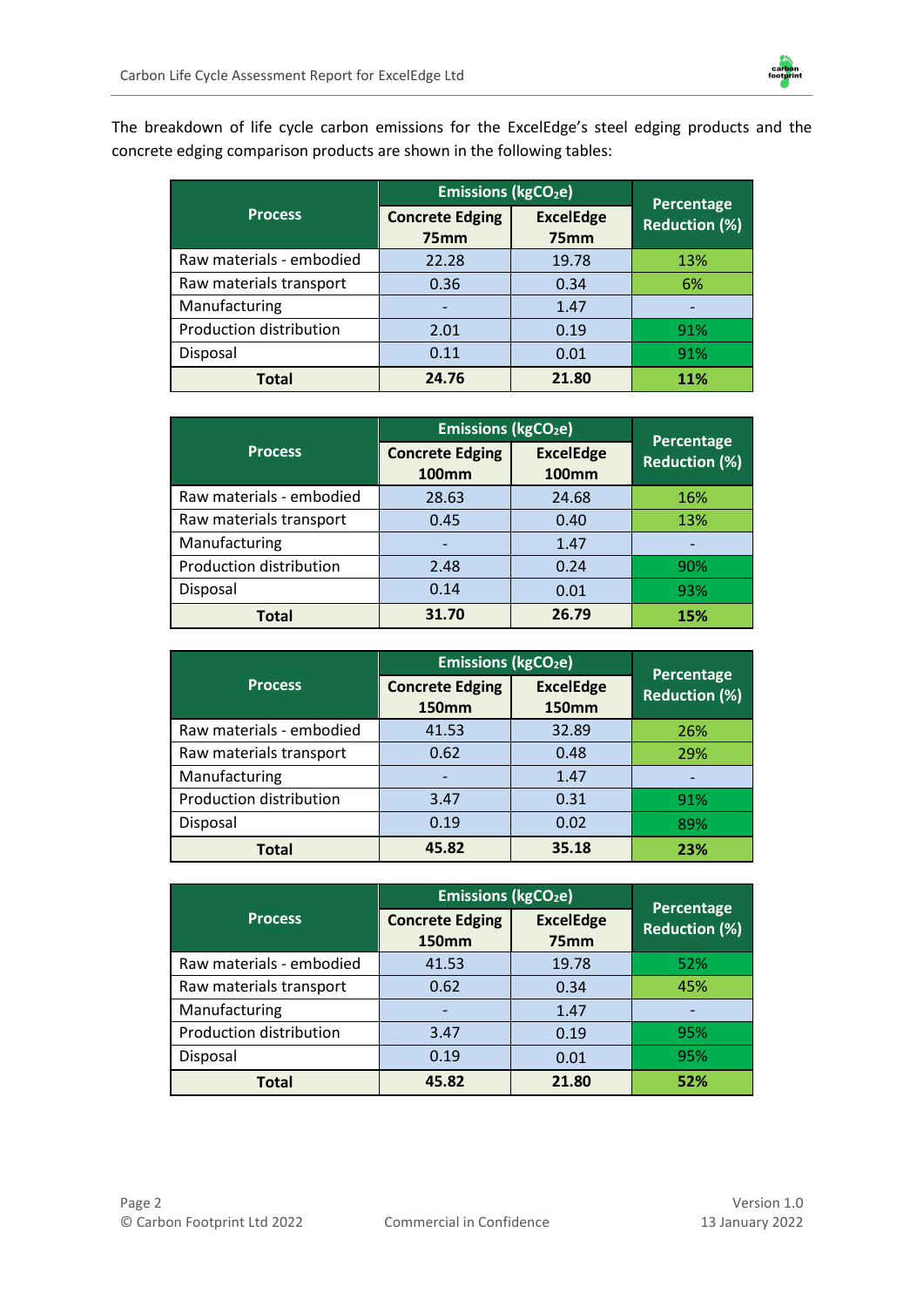

**The carbon footprint of the ExcelEdge steel edging product produces 21% less emissions than the concrete edging alternative, on average. The ExcelEdge 75mm Bison steel edging can be used as a potential alternative for concrete edging of 75mm also. The 75mm Bison steel edging produces 52% less emissions than that of the standard, 150mm concrete edging alternative.** 

ExcelEdge has achieved **Carbon Assessed Standard** by completing this project. This shows this product has lower carbon emissions than the traditional method. To help bring additional PR and CSR opportunities and to compensate for ExcelEdge's emissions we recommend that ExcelEdge strives to achieve our **Carbon Neutral Standard** by offsetting its carbon emissions through certified carbon offset projects.

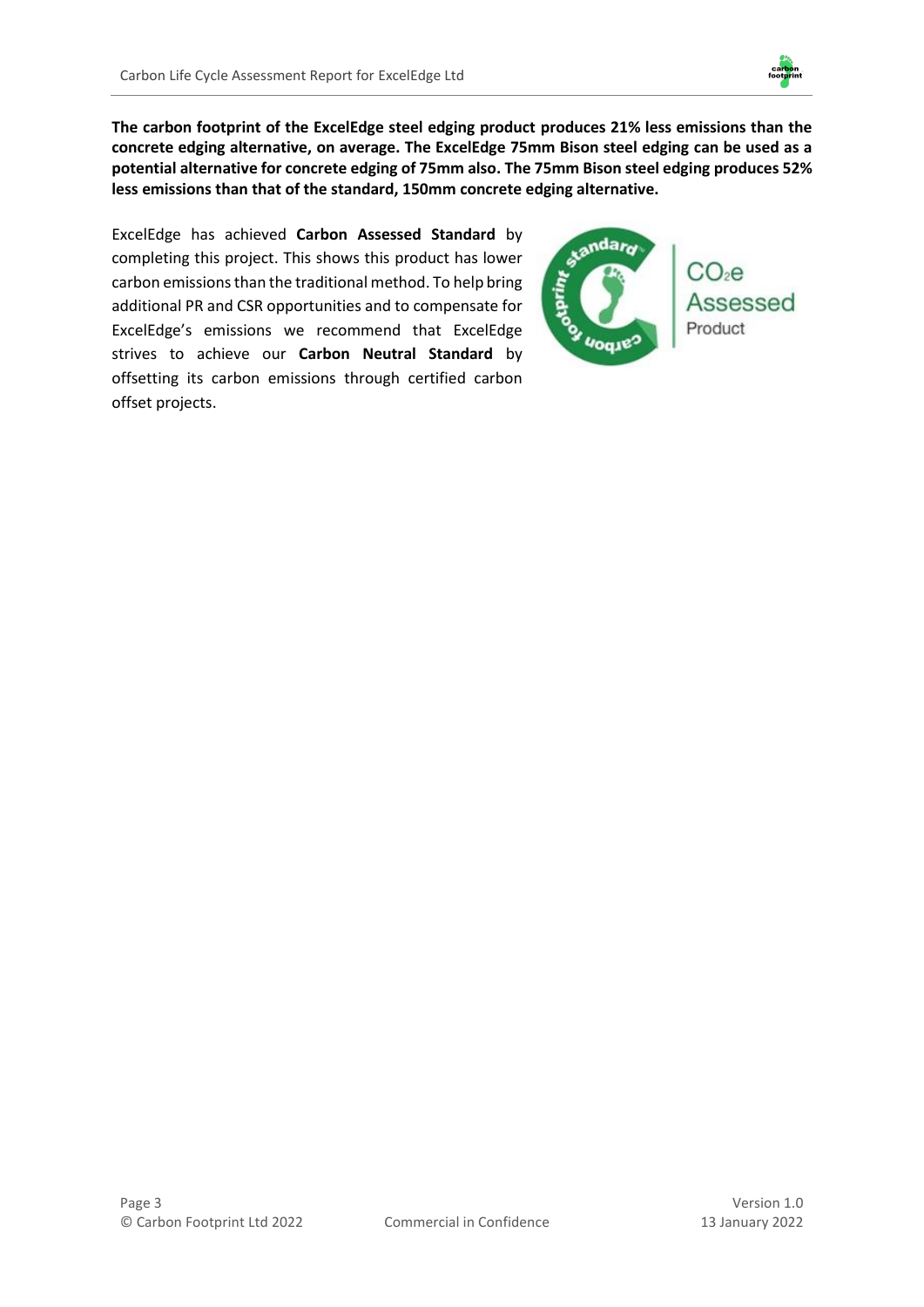

# Table of Contents

# Quality Control

| <b>Report issue number:</b>       | 1.0               |
|-----------------------------------|-------------------|
| Date:                             | 13 January 2022   |
| <b>Calculations completed by:</b> | Joe Murray        |
| <b>Calculations reviewed by:</b>  | Myles Howard      |
| <b>Report produced by:</b>        | Joe Murray        |
| <b>Report reviewed by:</b>        | Myles Howard      |
| Director:                         | Dr. Wendy Buckley |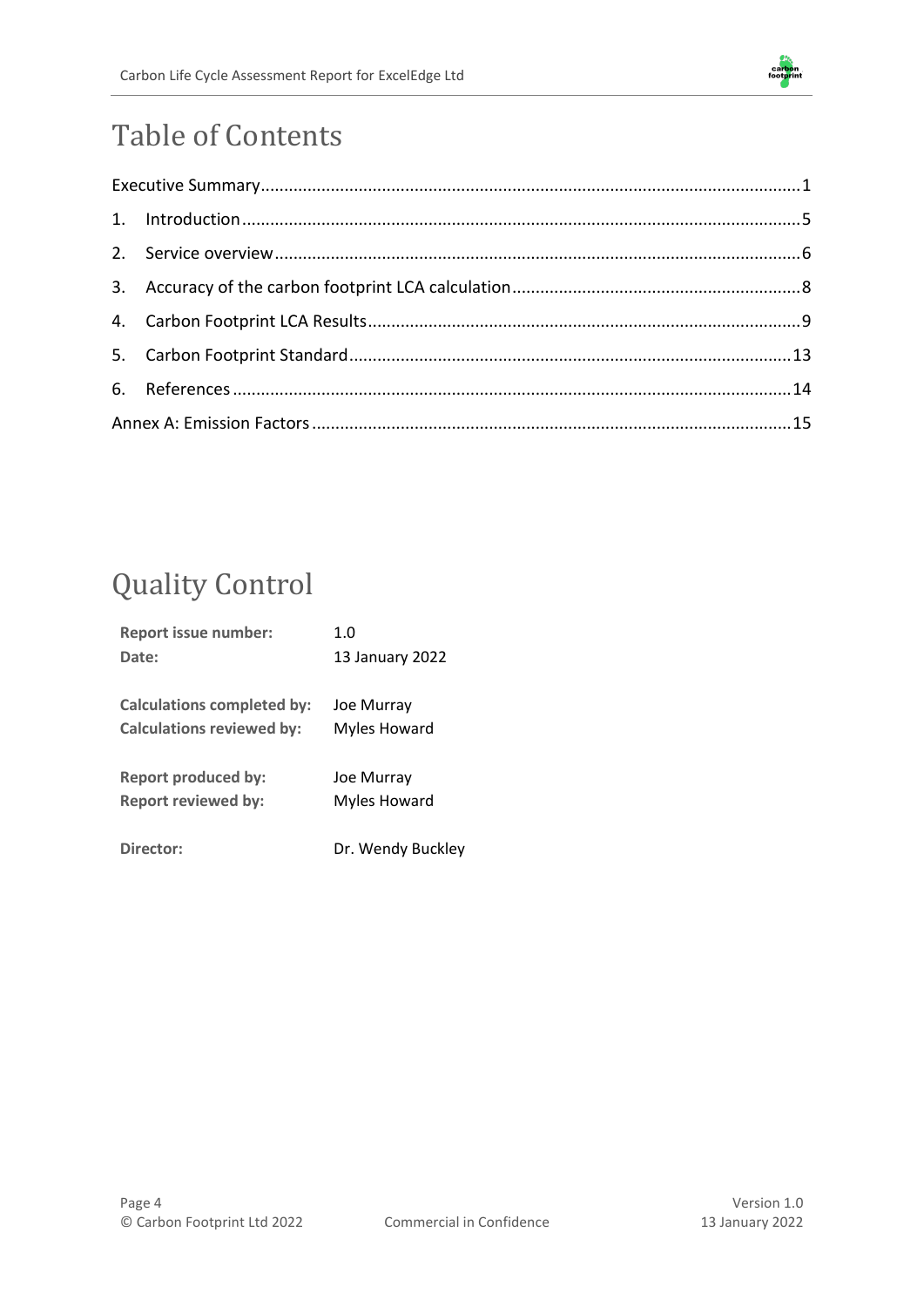

## <span id="page-5-0"></span>1. Introduction

### 1.1 Scope of this Assessment

The aim of this assessment is to demonstrate the carbon footprint of the ExcelEdge's Bison 75mm, 100mm and 150mm steel edging and to compare it against the emissions associated with a concrete edging alternative. This is the first assessment ExcelEdge has completed and will be used to demonstrate to their clients the environmental credentials of their steel edging product and to differentiate their service in an increasingly competitive marketplace.

Carbon emissions for the products assessed in this report include those derived from the extraction, transport and processing of virgin raw materials, the manufacture of materials to a finished product, modelled distribution to consumers, and the disposal of the product at its end-of-life.

### 1.2 What is a Product Life Cycle Assessment (LCA)?

Product LCA is the assessment of the environmental impacts of a service during its life cycle. It incorporates the analysis of raw materials, manufacture, transport and disposal. LCA can evaluate several environmental impacts (air pollution, ozone layer depletion, climate change, etc.) or focus on a single impact (e.g., climate change). When only climate change is considered, it is called service carbon footprint or carbon LCA.

### **The service carbon footprint detailed in this report is a** *Cradle-to-Grave* **carbon LCA.**

### 1.3 How is the service carbon footprint calculated?

The product carbon footprint is derived from a combination of activity data provided by ExcelEdge and from publicly available sources (primary data), and emission factors extracted from internationally recognised metrics, greenhouse gas (GHG), activity data is then multiplied by GHG emission factors to produce carbon metrics.

To guarantee transparency and reproducibility, the emission factors used in this report are shown in Annex A detailing the exact name of the emission factor as it appears on its respective database. Material emissions factors are sourced either from EcoInvent's database (v3.7.1), ICE v3.0 (2019), or the UK Government (BEIS, 2020). All EcoInvent factors account for all processes during the production of raw materials and all processes.

### 1.4 Abbreviations

| CO <sub>2</sub> e | Carbon Dioxide Equivalent                         |
|-------------------|---------------------------------------------------|
| Defra             | Department of Environment, Food and Rural Affairs |
| GHG               | Greenhouse Gases                                  |
| kg                | Kilogrammes                                       |
| km                | Kilometres                                        |
| kWh               | Kilowatt Hours                                    |
| LCA               | Life Cycle Assessment                             |
|                   |                                                   |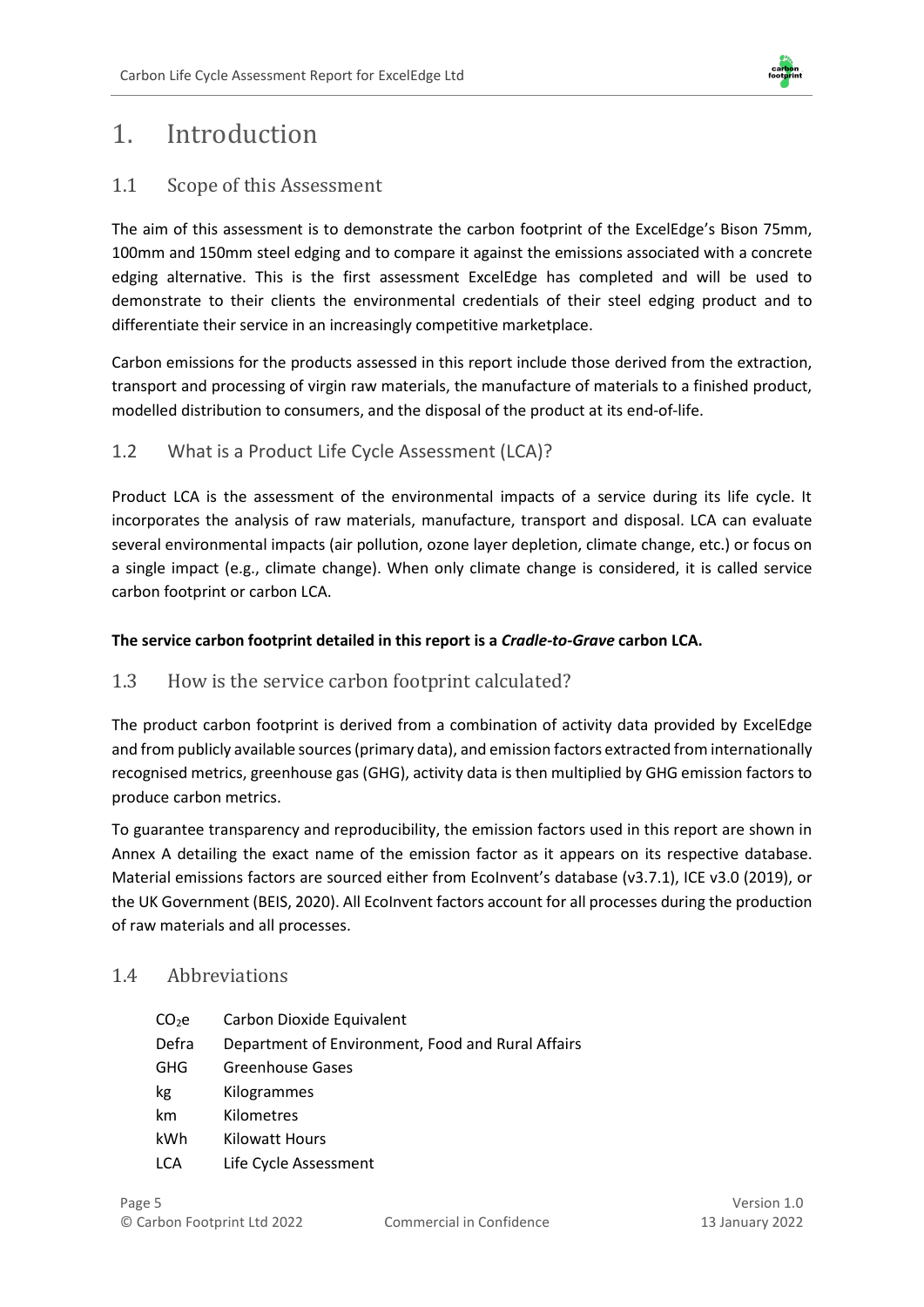

### <span id="page-6-0"></span>2. Service overview

### 2.1 ExcelEdge's Bison Steel Edging

ExcelEdge aims to encourage its customers to be more sustainable when it comes to their choice of edging products. ExcelEdge's steel edging products consist entirely of steel, in contrast to the traditional industry standard of concrete edging. As ExcelEdge's steel edging products are made entirely of steel, they have significantly lower weight than that of their concrete alternative. This alongside the lack of haunching needed to secure the edging results in a significant reduction in the emissions of the total raw embodied materials and transport components of the footprint. The concrete haunching is necessary for the traditional product to secure the concrete edging in situ (as opposed to the steel spiral spikes used to secure ExcelEdge's product).

All of ExcelEdge's edging products are made from 2mm galvanised steel sheet, with three product size classifications of 75mm, 100mm, and 150mm Bison edging respectively. For the purposes of assessment and comparison, a standard per product length of 2.4 meters steel edging has been applied. The 2mm galvanised steel sheets are used to produce the edging surface itself, with the steel transported from a supplier located in Hastings, UK before being delivered to the company's manufacturing site in Battle, UK. The steel spiral spikes are produced and manufactured in China, before being shipped to the company's warehouse in Eastbourne.

The disposal route for both the steel edging and steel spiral spikes have been modelled on the product's potential for recycling (up to 85%) at the end of life (with the remaining 15% to landfill).

Table 1 below details the material types and weights for Excel Edges' edging:

| Product         | <b>Raw material</b>            | <b>Material (kg)</b> | Percentage of<br>total weight |
|-----------------|--------------------------------|----------------------|-------------------------------|
|                 | Steel rebar (sheet) for edging | 9.04                 | 91.9%                         |
| ExcelEdge 75mm  | Steel rebar (wire) for spike   | 0.90                 | 9.1%                          |
| <b>Total</b>    |                                | 9.94                 | 100%                          |
| ExcelEdge 100mm | Steel rebar (sheet) for edging | 11.50                | 92.7%                         |
|                 | Steel rebar (wire) for spike   | 0.90                 | 7.3%                          |
| <b>Total</b>    |                                | 12.40                | 100%                          |
|                 | Steel rebar (sheet) for edging | 15.63                | 94.6%                         |
| ExcelEdge 150mm | Steel rebar (wire) for spike   | 0.90                 | 5.4%                          |
| <b>Total</b>    |                                | 16.53                | 100%                          |

| Table 1: Overview of all raw material used to produce a 2.4m length of Bison 75mm, 100mm, and 150mm |
|-----------------------------------------------------------------------------------------------------|
| steel edaina                                                                                        |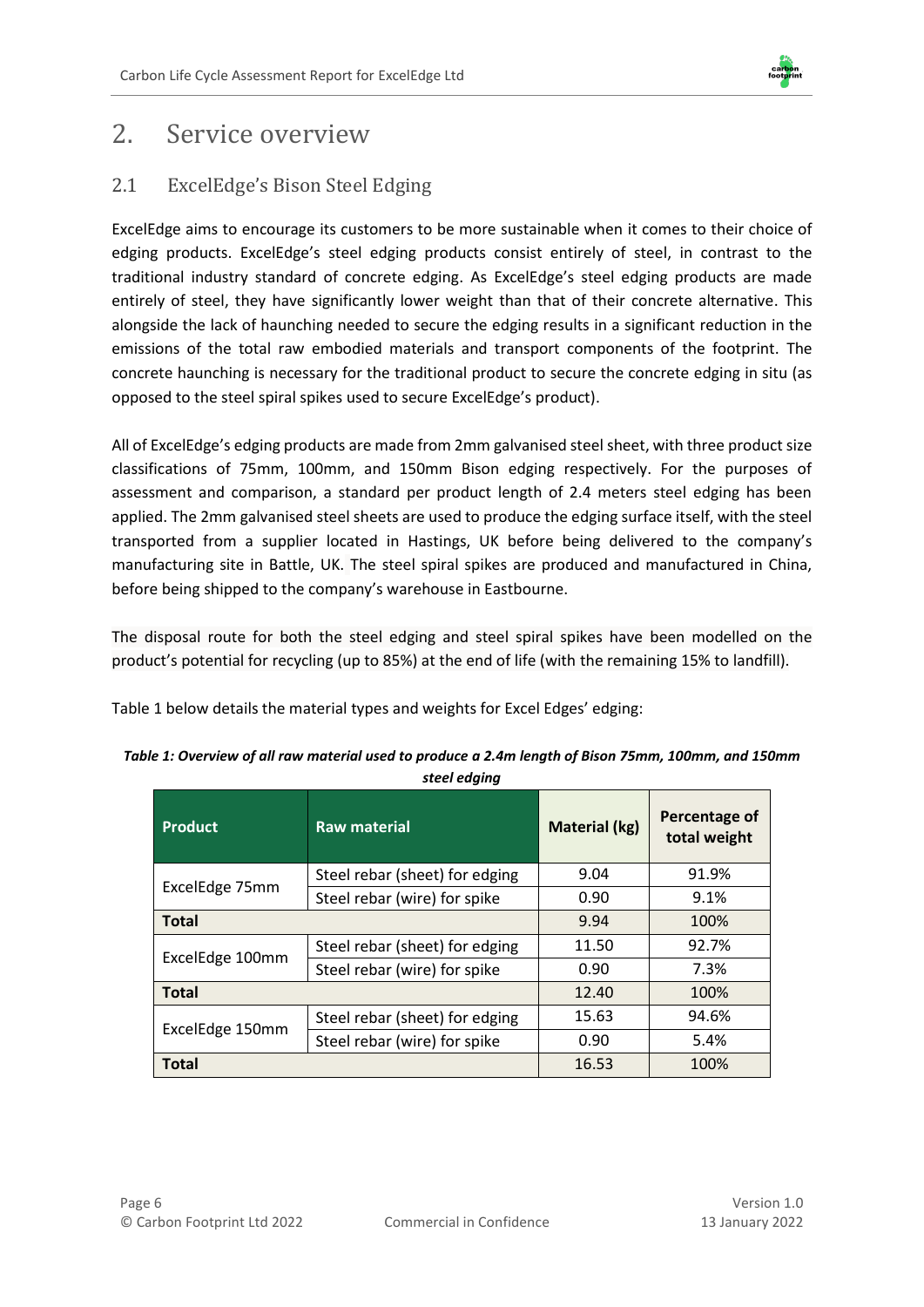

### 2.2 Traditional Concrete Edging

The traditional concrete edging products have been modelled for comparison. These were modelled based on 75mm, 100mm, and 150mm edging, at a standard per product length of 2.4 meters to allow for an improved comparison between the products, with the edging material and haunching reinforcement both consisting of concrete. These concrete products require use of substantially more material, with a higher total weight for both the edging product itself and the additional concrete haunching required to secure the edging in place.

The concrete was estimated to have been sourced from within 20 miles of the building site, based on the UK average construction-sector distance for sourcing this material. The disposal route for the product has been modelled as landfill.

Table 2 details the individual material types and weights for traditional concrete edging:

#### *Table 2: Overview of all raw material used to produce the comparison 2.4 length of 7mm, 100mm, and 150mm concrete edging*

| <b>Product</b>        | <b>Raw material</b>               | <b>Material (kg)</b> | Percentage of<br>total weight |
|-----------------------|-----------------------------------|----------------------|-------------------------------|
|                       | Aerated concrete block for edging | 28.76                | 27.3%                         |
| Concrete Edging 75mm  | Concrete for haunching            | 76.68                | 72.7%                         |
| <b>Total</b>          |                                   | 105.44               | 100%                          |
| Concrete Edging 100mm | Aerated concrete block for edging | 38.34                | 29.4%                         |
|                       | Concrete for haunching            | 92.02                | 70.6%                         |
| <b>Total</b>          |                                   | 130.36               | 100%                          |
| Concrete Edging 150mm | Aerated concrete block for edging | 57.51                | 31.6%                         |
|                       | Concrete for haunching            | 124.61               | 68.4%                         |
| <b>Total</b>          |                                   | 182.12               | 100%                          |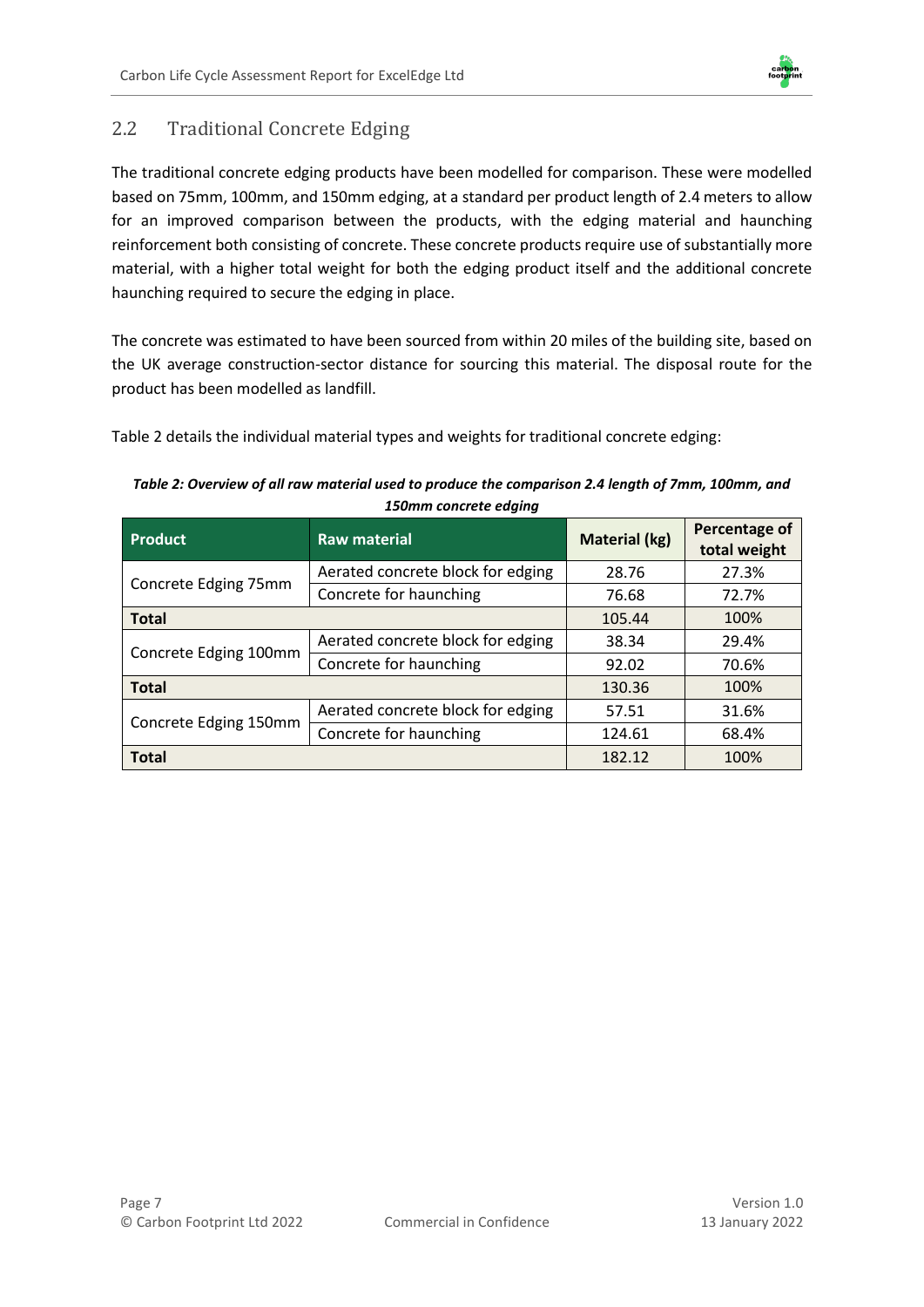

# <span id="page-8-0"></span>3. Accuracy of the carbon footprint LCA calculation

The accuracy of the overall carbon footprint calculations for the ExcelEdge's steel edging products (Table 3) is good as the majority of the data used in the calculation is primary data or an average based on past experience and industry standards. The accuracy of the data for the concrete edging comparison product (Table 4) was modelled. Similar models were used for both service methods to avoid bias.

| <b>Dataset</b>                 | <b>Source of data and comments</b>                                | <b>Accuracy</b> |
|--------------------------------|-------------------------------------------------------------------|-----------------|
| <b>Raw materials</b>           | Individual component weights and material types provided by       |                 |
| Embodied material              | ExcelEdge, based on the amount of weight of material needed       | Very Good       |
| emissions and processes        | for the assessed products.                                        |                 |
| <b>Transportation of raw</b>   |                                                                   |                 |
| materials                      | Calculated based on the supplier details provided by ExcelEdge.   | Very Good       |
|                                | Energy consumption data was provided by ExcelEdge for the         |                 |
|                                | laser cutter equipment, with a typical runtime for a single sheet |                 |
|                                | of steel applied. This was then apportioned to the weight of      |                 |
|                                | product produced to calculate the electricity usage per product   |                 |
| <b>Manufacturing</b>           | (2.4m length of edging). hourly energy consumption data was       | Good            |
|                                | provided for the steel spikes from the manufacturer in China      |                 |
|                                | which was then apportioned on a per box basis. Energy             |                 |
|                                | Consumption for the brake pedal was estimated based on a lack     |                 |
|                                | of primary data available from the manufacturer.                  |                 |
|                                | Calculated based on average distance from ExcelEdge's             |                 |
| <b>Production distribution</b> | manufacturing site to its primary distributor's locations         | Average         |
|                                | (organised by county), provided by ExcelEdge.                     |                 |
|                                | Modelled based on the average disposal route of steel in the      |                 |
| <b>Disposal</b>                | $UK1$ .                                                           | Average         |

### *Table 3: Source data and calculation accuracy for the ExcelEdge's steel edging products*

#### *Table 4: Source data and calculation accuracy for the comparison concrete edging products*

<span id="page-8-1"></span>

| <b>Dataset</b>                            | Source of data and comments                                 | <b>Accuracy</b> |
|-------------------------------------------|-------------------------------------------------------------|-----------------|
| Raw materials                             | Individual component weights and material types provided    |                 |
| Embodied material                         | based on the amount of weight of material required for the  | Very Good       |
| emissions and processes                   | equivalent 2.4m of concrete edging and haunching.           |                 |
|                                           | Calculated based on the UK average construction-sector      |                 |
| <b>Transportation of raw</b><br>materials | distance for sourcing this material; within 20 miles of the | Modelled        |
|                                           | building site.                                              |                 |
|                                           | Calculated<br>applied the same average distance as from     |                 |
| <b>Production distribution</b>            | ExcelEdge's manufacturing site to its primary distributor's | Modelled        |
|                                           | locations.                                                  |                 |
| <b>Disposal</b>                           | Modelled based on the average disposal route of concrete in | Modelled        |
|                                           | the UK.                                                     |                 |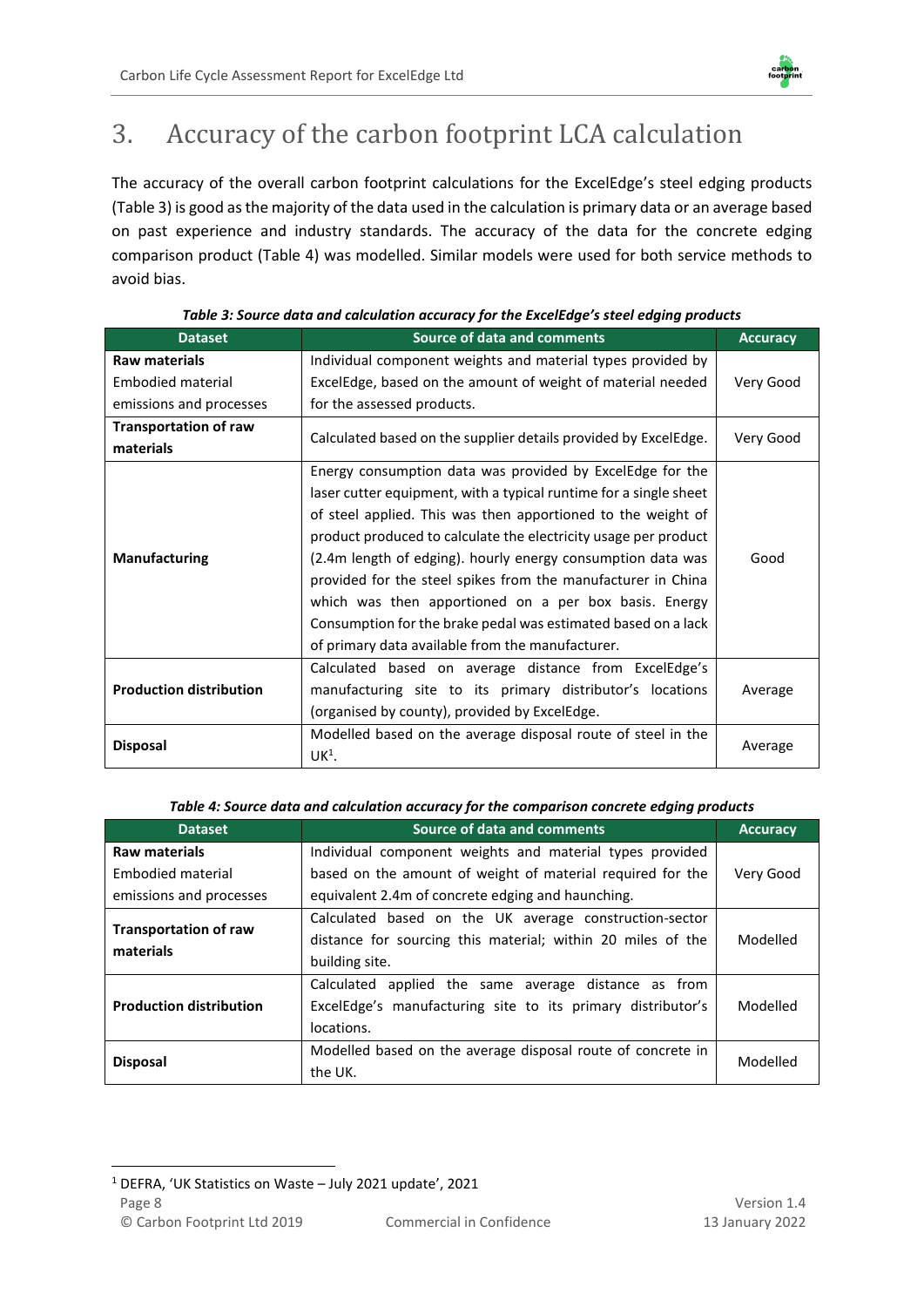

# 4. Carbon Footprint LCA Results

### 4.1 Embodied emissions from raw materials

Embodied emissions have been calculated by multiplying the mass of each material by the correspondent carbon emission factor (Table 5 and Table 6). The emission factors used typically include, for each material: the extraction of the raw materials they are made of, their transportation, processing and distribution.

| <b>Product</b> | <b>Method</b>     | <b>Raw material</b>               | <b>Material in final</b><br>product (kg) | <b>Embodied</b><br>(kgCO <sub>2</sub> e) |
|----------------|-------------------|-----------------------------------|------------------------------------------|------------------------------------------|
|                |                   | Steel rebar (sheet) for edging    | 9.04                                     | 17.990                                   |
|                | ExcelEdge 75mm    | Steel rebar (wire) for spike      | 0.90                                     | 1.791                                    |
|                | <b>Total</b>      |                                   | 9.94                                     | 19.78                                    |
|                | ExcelEdge 100mm   | Steel rebar (sheet) for edging    | 11.50                                    | 22.89                                    |
| Excel Edge     |                   | Steel rebar (wire) for spike      | 0.90                                     | 1.79                                     |
|                | <b>Total</b>      |                                   | 12.40                                    | 24.68                                    |
|                |                   | Steel rebar (sheet) for edging    | 15.63                                    | 31.10                                    |
|                | ExcelEdge 150mm   | Steel rebar (wire) for spike      | 0.90                                     | 1.79                                     |
| <b>Total</b>   |                   |                                   | 16.53                                    | 32.89                                    |
| Average        |                   |                                   |                                          |                                          |
| Traditional    | Concrete edging   | Aerated concrete block for edging | 28.76                                    | 14.20                                    |
|                | 75 <sub>mm</sub>  | Concrete for haunching            | 76.68                                    | 8.09                                     |
|                | <b>Total</b>      |                                   | 105.44                                   | 22.29                                    |
|                | Concrete edging   | Aerated concrete block for edging | 38.34                                    | 18.93                                    |
|                | 100 <sub>mm</sub> | Concrete for haunching            | 92.02                                    | 9.70                                     |
|                | <b>Total</b>      |                                   | 130.36                                   | 28.63                                    |
|                | Concrete edging   | Aerated concrete block for edging | 57.51                                    | 28.39                                    |
|                | 150mm             | Concrete for haunching            | 124.61                                   | 13.14                                    |
|                | <b>Total</b>      |                                   | 182.12                                   | 41.53                                    |
| Average        |                   |                                   |                                          |                                          |

#### *Table 5: Embodied GHG emissions per 2.4m length of steel and concrete edging products.*

### 4.2 Emissions from transport of raw materials

The emissions associated with transport reflect the mass of each component, the mode of transport and the distance travelled. These were calculated based on ExcelEdge's supplier locations. The concrete alternative was calculated at 20 miles for all raw materials, as these materials will likely be sourced from local merchants.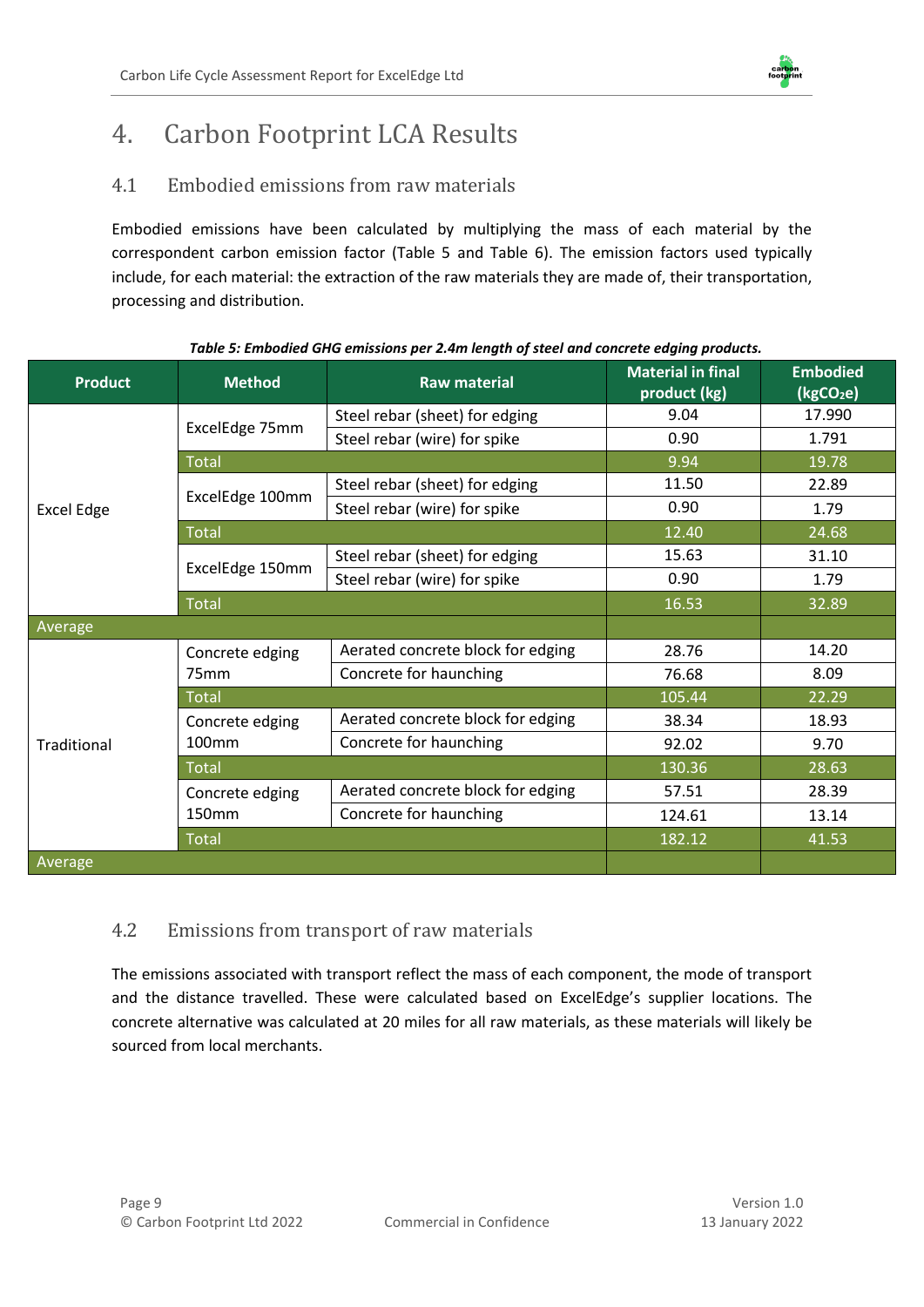

### 4.3 Emissions from manufacturing

The steel edging goes through a single stage of manufacture, broken down into its two component pieces of machinery required to produce a single length of edging. These are the laser cutter used to cut the edging from the galvanised steel sheet and the press brake used to bend the material. ExcelEdge provided production energy data from its manufacturing site for each of these pieces of equipment, which was then apportioned to the that required to produce a single 2.4m length of edging (with a consistent run time assumed between all three products; 75mm, 100mmm and 150mm). Data for the production energy of the steel spikes were also supplied by ExcelEdge, taken from the Chinese manufacturer and supplier of the components. There was no emissions data available for comparison of the concrete edging comparison product, however, most of the emissions generated through the manufacture of this should be accounted for within the emissions factors already applied for the concrete within the calculation of embodied material emissions.

### 4.4 Implementation from production and distribution

The product distribution emissions have been calculated based on the distribution of ExcelEdge's typical distribution routes for its supplier. These were supplied in the form of a breakdown of the average distance travelled to each of the three UK-based locations to which the steel edging products are currently distributed; 50% to London, 40% to Chelmsford, and 10% to Northampton. The distance applied for the production and distribution of the concrete edging products were modelled as the same.

### 4.5 Emissions from Disposal

The disposal emissions of the steel used in ExcelEdge's Bison steel edging product was calculated through multiplying the total weight of the product by the relevant emissions factors developed by the DEFRA.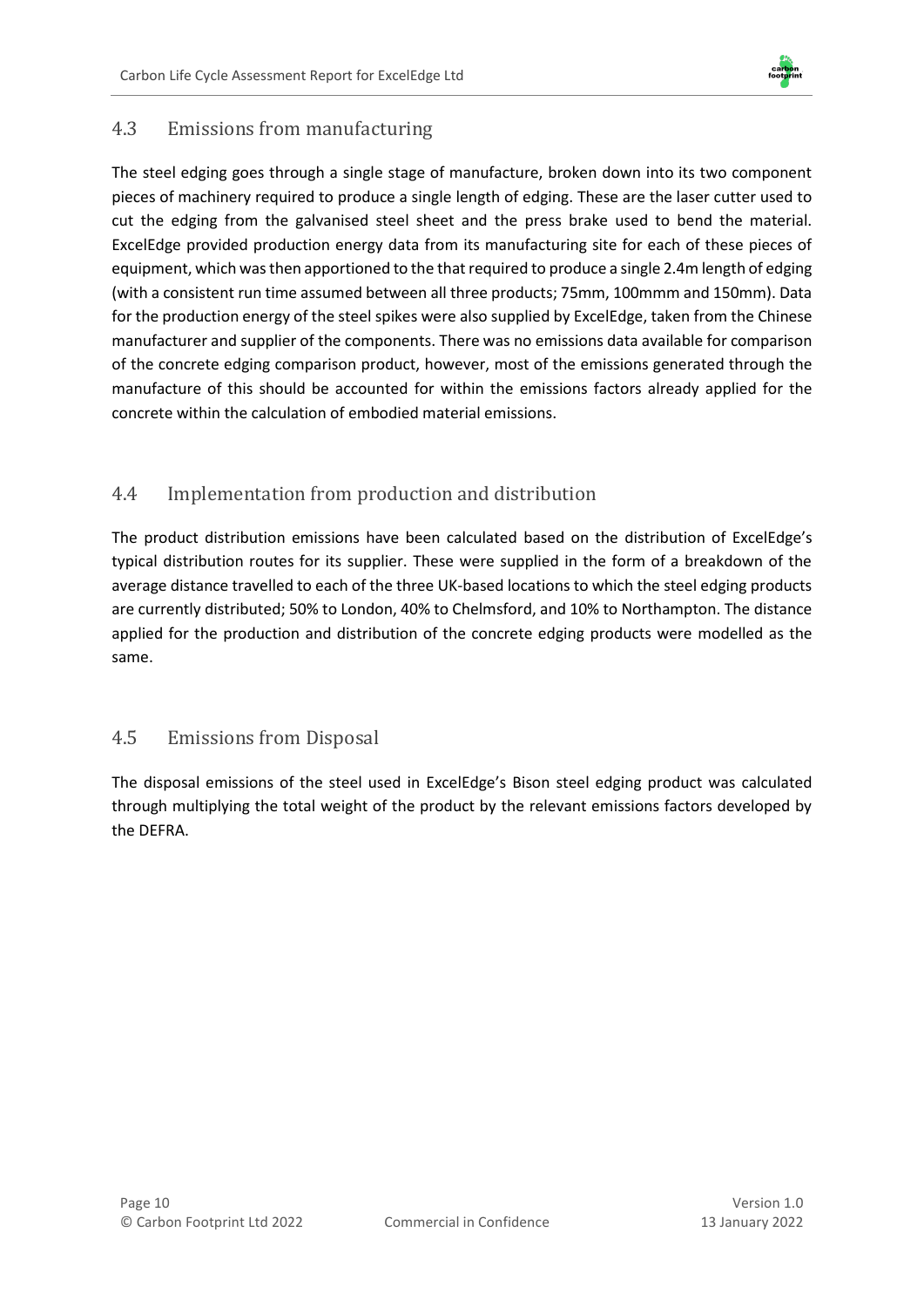

### 4.6 Summary of results

This report provides an analysis of the greenhouse gas (GHG) emissions associated with a ExcelEdge Stee Edging product compared against a concrete edging product alternative. The total *cradle to grave* product life cycle carbon emissions for both services are shown in the following Tables 6-9 below; split by lifecycle stage.

|                          | <b>Emissions (kgCO<sub>2</sub>e)</b>       | Percentage                           |                      |  |
|--------------------------|--------------------------------------------|--------------------------------------|----------------------|--|
| <b>Process</b>           | <b>Concrete Edging</b><br>75 <sub>mm</sub> | <b>ExcelEdge</b><br>75 <sub>mm</sub> | <b>Reduction (%)</b> |  |
| Raw materials - embodied | 22.28                                      | 19.78                                | 13%                  |  |
| Raw materials transport  | 0.36                                       | 0.34                                 | 6%                   |  |
| Manufacturing            |                                            | 1.47                                 |                      |  |
| Production distribution  | 2.01                                       | 0.19                                 | 91%                  |  |
| Disposal                 | 0.11                                       | 0.01                                 | 91%                  |  |
| <b>Total</b>             | 24.76                                      | 21.80                                | 11%                  |  |

#### *Table 6: GHG emissions and comparison per 75mm edging product*

#### *Table 7: GHG emissions and comparison per 100mm edging product*

|                          | <b>Emissions (kgCO<sub>2</sub>e)</b>   | Percentage                       |                      |  |
|--------------------------|----------------------------------------|----------------------------------|----------------------|--|
| <b>Process</b>           | <b>Concrete Edging</b><br><b>100mm</b> | <b>ExcelEdge</b><br><b>100mm</b> | <b>Reduction (%)</b> |  |
| Raw materials - embodied | 28.63                                  | 24.68                            | 16%                  |  |
| Raw materials transport  | 0.45                                   | 0.40                             | 13%                  |  |
| Manufacturing            |                                        | 1.47                             |                      |  |
| Production distribution  | 2.48                                   | 0.24                             | 90%                  |  |
| Disposal                 | 0.14                                   | 0.01                             | 93%                  |  |
| <b>Total</b>             | 31.70                                  | 26.79                            | 15%                  |  |

#### *Table 8: GHG emissions and comparison per 150mm edging product*

|                          | <b>Emissions (kgCO<sub>2</sub>e)</b>   | Percentage                       |                      |  |
|--------------------------|----------------------------------------|----------------------------------|----------------------|--|
| <b>Process</b>           | <b>Concrete Edging</b><br><b>150mm</b> | <b>ExcelEdge</b><br><b>150mm</b> | <b>Reduction (%)</b> |  |
| Raw materials - embodied | 41.53                                  | 32.89                            | 26%                  |  |
| Raw materials transport  | 0.62                                   | 0.48                             | 29%                  |  |
| Manufacturing            |                                        | 1.47                             |                      |  |
| Production distribution  | 3.47                                   | 0.31                             | 91%                  |  |
| Disposal                 | 0.19                                   | 0.02                             | 89%                  |  |
| Total                    | 45.82                                  | 35.18                            | 23%                  |  |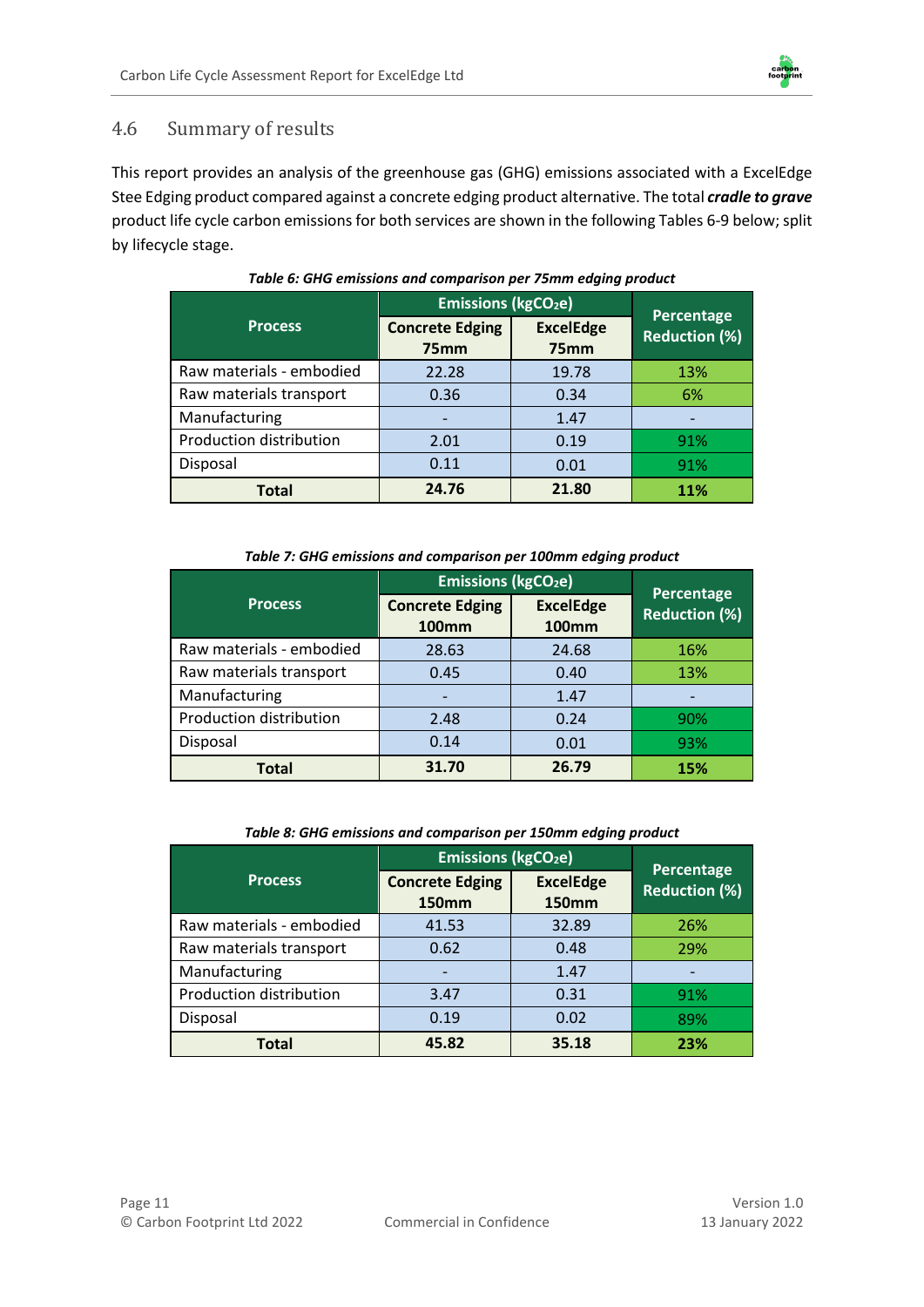



*Figure 1: Average percentage breakdown of product footprint for ExcelEdge steel edging products*

| Table 9: GHG emissions and comparison per 150mm edging product |                                      |  |  |  |
|----------------------------------------------------------------|--------------------------------------|--|--|--|
|                                                                | <b>Emissions (kgCO<sub>2</sub>e)</b> |  |  |  |

|                          | <b>Emissions (kgCO<sub>2</sub>e)</b>   | Percentage                           |                      |  |
|--------------------------|----------------------------------------|--------------------------------------|----------------------|--|
| <b>Process</b>           | <b>Concrete Edging</b><br><b>150mm</b> | <b>ExcelEdge</b><br>75 <sub>mm</sub> | <b>Reduction (%)</b> |  |
| Raw materials - embodied | 41.53                                  | 19.78                                | 52%                  |  |
| Raw materials transport  | 0.62                                   | 0.34                                 | 45%                  |  |
| Manufacturing            |                                        | 1.47                                 |                      |  |
| Production distribution  | 3.47                                   | 0.19                                 | 95%                  |  |
| Disposal                 | 0.19                                   | 0.01                                 | 95%                  |  |
| Total                    | 45.82                                  | 21.80                                | 52%                  |  |

As Tables 6-8 show, based on the agreed scenario, overall, the ExcelEdge steel edging has lower emissions when compared to the concrete edging alternative of the same thickness (an average of 21%) and when comparing that of 75mm steel edging against 150mm concrete edging product, has 52% less emissions (see Table 9).

In both the ExcelEdge and traditional products the embodied emissions attributed to the raw material account for the majority of the total emissions. However, as the ExcelEdge steel edging uses significantly less materials, the total weight of steel is significantly less than the concrete used in the traditional edging, as seen in Tables 5 and 6 (section 4.1), this decrease in the volume of steel required results in 52% lower embodied emissions associated with the raw material for Excel Edge's 75mm steel edging product, when compared with the 150mm concrete edging alternative. Table 5 also provides a breakdown of the weight of the raw materials used in both methods and the associated embodied emissions; it can be seen that despite the embodied emissions for the steel edging product being high (94.7% of each of the respective product's total carbon footprints), the overall emissions are lower due to the lower volume of raw materials required.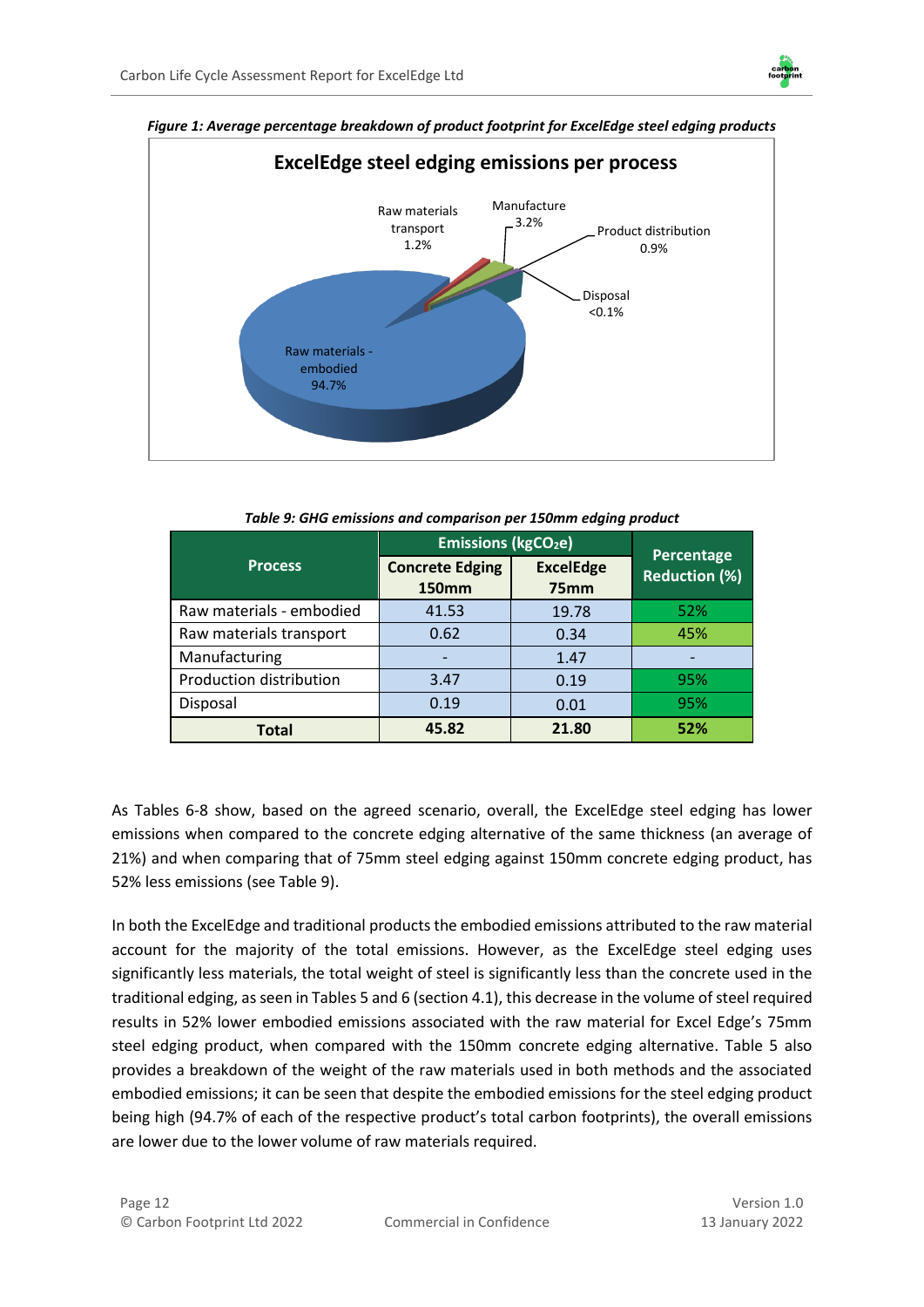

The raw materials transport emissions from the ExcelEdge steel edging and concrete products are also lower than that of the concrete edging, due to the significantly reduced total volume of materials. The disposal emissions are also substantially less for the ExcelEdge steel edging products, due to the waste being primarily disposed of via recycling, rather than being sent to landfill.

# <span id="page-13-0"></span>5. Carbon Footprint Standard

### 5.1 Brand endorsement

ExcelEdge in conjunction with Carbon Footprint Ltd, has assessed the *cradle-to-grave* carbon emissions associated with a typical **ExcelEdge Bison Steel Edging**. By achieving this, ExcelEdge has qualified to use the Carbon Footprint Standard branding. This can be used on all marketing materials, including web site and customer tender documents, to demonstrate your carbon management achievements.



The Carbon Footprint Standard is in recognition of your organisation's commitment to managing your services' carbon emissions.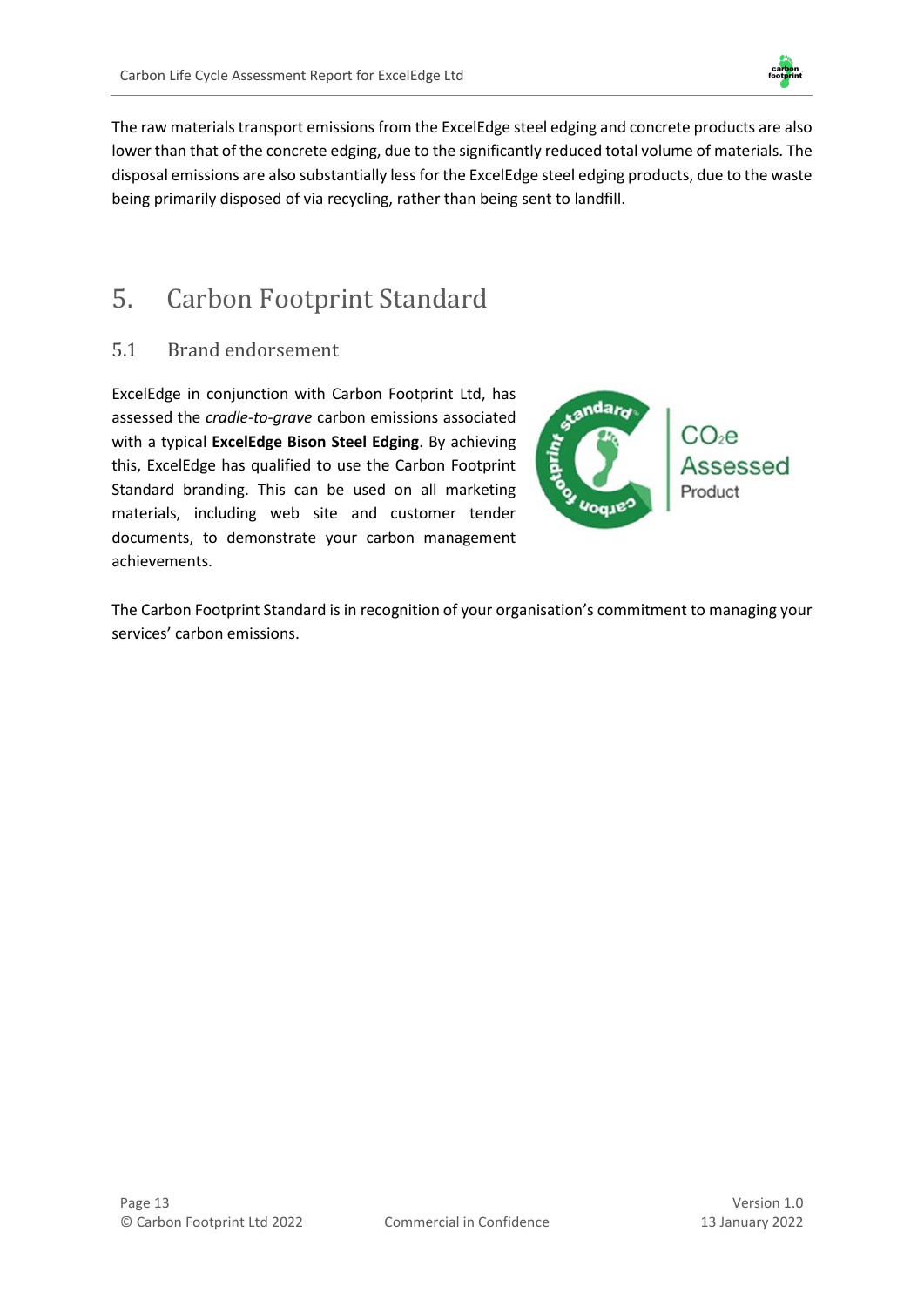

## <span id="page-14-0"></span>6. References

- 1. EcoInvent database v3.7.1 2021, available at [http://www.Ecoinvent.org/](http://www.ecoinvent.org/)
- 2. Guidelines to Defra's Greenhouse Gas (GHG) Conversion Factors for Company Reporting annexes (June 2013)
- 3. UK Government GHG Conversion Factors for Company Reporting (August 2020)
- 4. ICE Database V3.0 10 Nov 2019- Inventory of Carbon & Energy (ICE) database
- 5. DEFRA, UK Statistics on Waste July 2021 update, 2021, available at; [https://assets.publishing.service.gov.uk/government/uploads/system/uploads/attachment\\_](https://assets.publishing.service.gov.uk/government/uploads/system/uploads/attachment_data/file/1002246/UK_stats_on_waste_statistical_notice_July2021_accessible_FINAL.pdf) [data/file/1002246/UK\\_stats\\_on\\_waste\\_statistical\\_notice\\_July2021\\_accessible\\_FINAL.pdf](https://assets.publishing.service.gov.uk/government/uploads/system/uploads/attachment_data/file/1002246/UK_stats_on_waste_statistical_notice_July2021_accessible_FINAL.pdf)